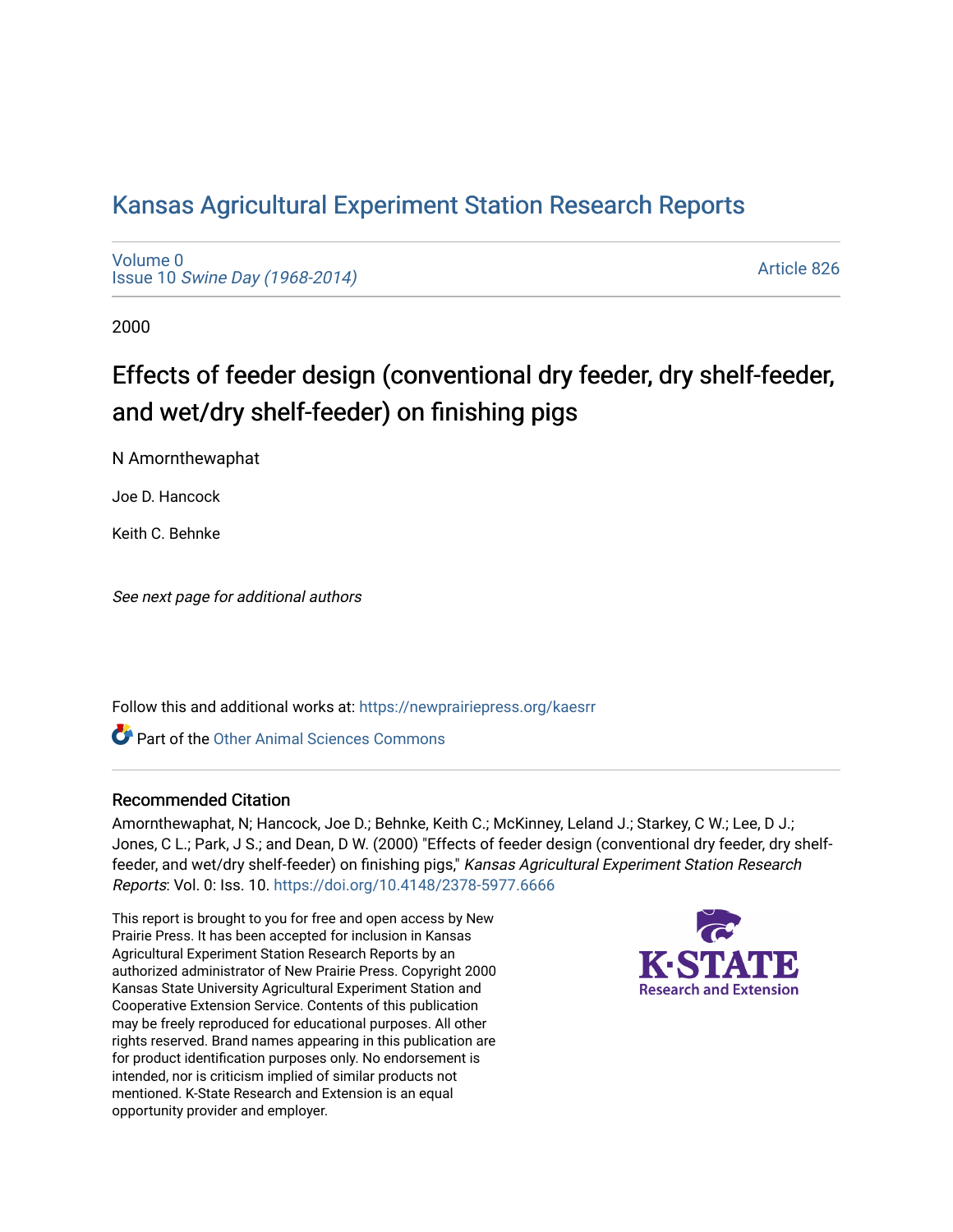### Effects of feeder design (conventional dry feeder, dry shelf-feeder, and wet/dry shelf-feeder) on finishing pigs

#### Abstract

Pigs fed from wet/dry shelf-feeders had 6.8% greater ADG compared to those fed from dry shelf-feeders and used 18.3% less water than those fed from conventional feeders.; Swine Day, Manhattan, KS, November 16, 2000

#### Keywords

Swine day, 2000; Kansas Agricultural Experiment Station contribution; no. 01-138-S; Report of progress (Kansas State University. Agricultural Experiment Station and Cooperative Extension Service); 858; Swine; Feeder design; Wet/Dry feeder; Finishing pigs

#### Creative Commons License



This work is licensed under a [Creative Commons Attribution 4.0 License](https://creativecommons.org/licenses/by/4.0/).

#### Authors

N Amornthewaphat, Joe D. Hancock, Keith C. Behnke, Leland J. McKinney, C W. Starkey, D J. Lee, C L. Jones, J S. Park, and D W. Dean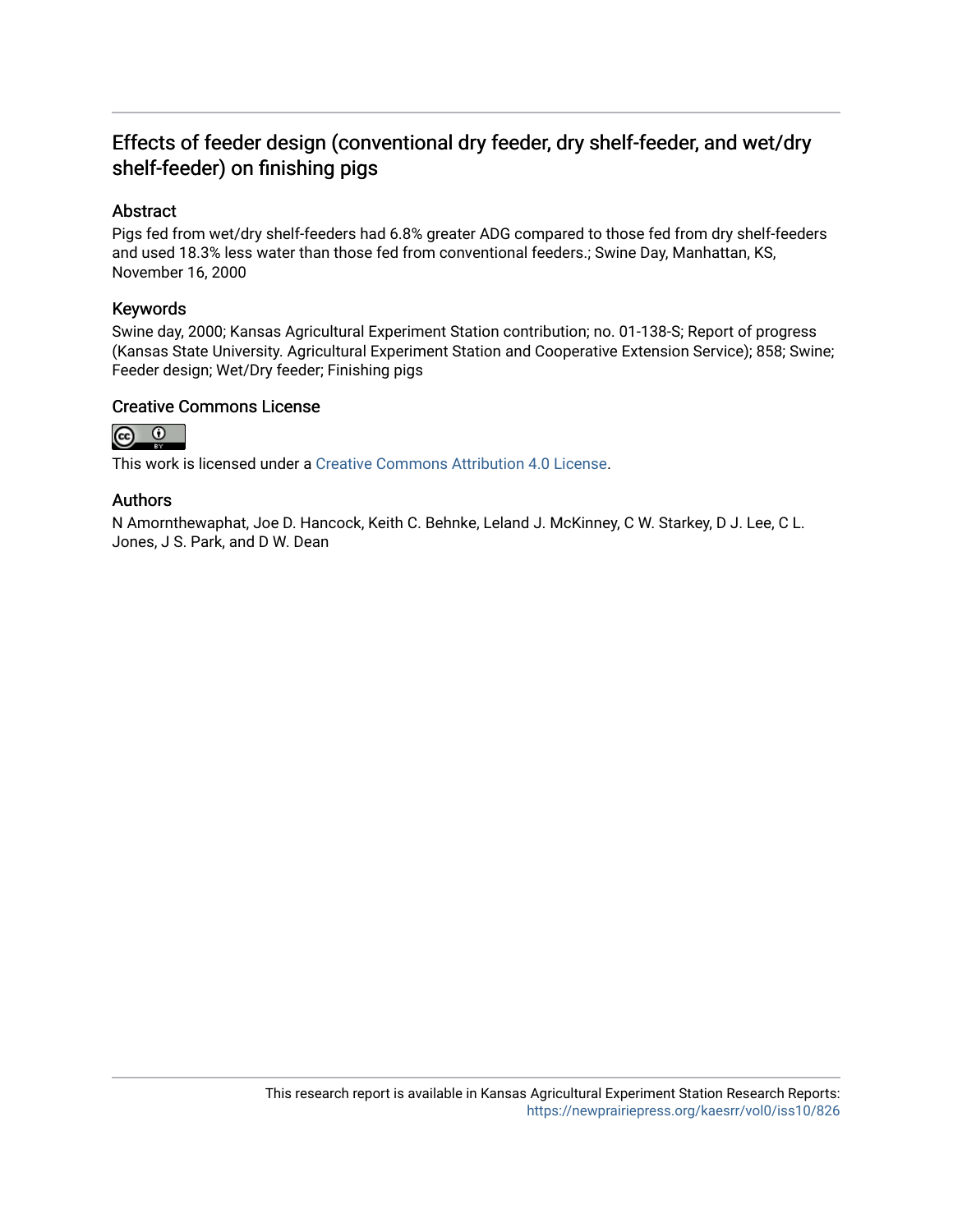#### **EFFECTS OF FEEDER DESIGN (CONVENTIONAL DRY FEEDER, DRY SHELF-FEEDER, AND WET/DRY SHELF-FEEDER) ON FINISHING PIGS <sup>1</sup>**

*N. Amornthewaphat, J. D. Hancock, K. C. Behnke <sup>2</sup> , L. J. McKinney, C. W. Starkey, D. J. Lee, C. L. Jones, J. S. Park, and D. W. Dean*

#### **Summary**

Pigs fed from wet/dry shelf-feeders had 6.8% greater ADG compared to those fed from dry shelf-feeders and used 18.3% less water than those fed from conventional feeders.

(Key Words: Feeder Design, Wet/Dry Feeder, Finishing Pigs.)

#### **Introduction**

In previous reports from KSU, we demonstrated that wet/dry shelf-feeders supported greater rates and(or) efficiencies of gain compared to conventional dry feeders. However, it has not been demonstrated whether the benefits observed with the wet/dry feeders resulted from the deep-bowl design that might prevent feed wastage or from the wet/dry concept. Thus, we designed an experiment to compare growth performance of finishing pigs when fed from conventional dry feeders and shelf-feeders used to deliver feed in dry or wet/dry form.

#### **Procedures**

A total of 180 finishing pigs with an average initial wt of 118 lb was used in the experiment. The pigs were blocked by weight and allotted to the treatments based on sex and ancestry. The pigs were housed in a modified open-front building (16-ft  $\times$  6-ft pen) with 50% solid concrete and 50% concrete slat flooring. There were 12 pigs (six

barrows and six gilts) per pen and five pens per treatment. Treatments were: 1) a conventional dry feeder (two-hole stainless steel, Model 1/2 no. 2, style B, Smidley Mfg. Co., Dritt, IA); 2) a single-hole shelf-feeder (Model F-5000, Crystal Spring®, Omaha, NE) used dry; and 3) a single-hole shelffeeder used wet/dry with a water nipple located inside the bowl. In the wet/dry feeders, pigs had the choices of eating either dry feed from the shelf or wet feed from the deep bowl. The pens with conventional dry feeders had one nipple waterer mounted against the wall. Each pen was equipped with a water meter (Neptune, Trident<sup>™, 5/8</sup> in.  $\times$  3/4 in., North Kansas City, MO) to determine water disappearance. All pigs were fed the same corn-soybean meal-based diets (Table 1) formulated to .95% lysine, .6% Ca, and .5% P from 119 to 181 lb and .8% lysine, .5% Ca, and .45% P from 181 to 253 lb body weight. The corn was ground with a roller mill (Roskamp Manufacturing, Model D, Ceder Falls, IA), and the diets were fed in meal form (geometric mean particle size of 626 µm).

Pigs and feeders were weighed on d 0, 31, and before slaughter (d 66) to allow calculation of ADG, ADFI, and F/G. From d 55 to 60 of the experiment, the pigs were fed their diet with .25% chromic oxide added as an indigestible marker. On d 60, samples of feces were collected by rectal massage from four pigs per pen. Concentrations of Cr, DM, and N in the feces and diets were determined to allow calculation of apparent

<sup>1</sup>Appreciation is extended to Gro Master, Inc., Omaha, NE, for donation of feeders used in this project.

<sup>2</sup>Department of Grain Science and Industry.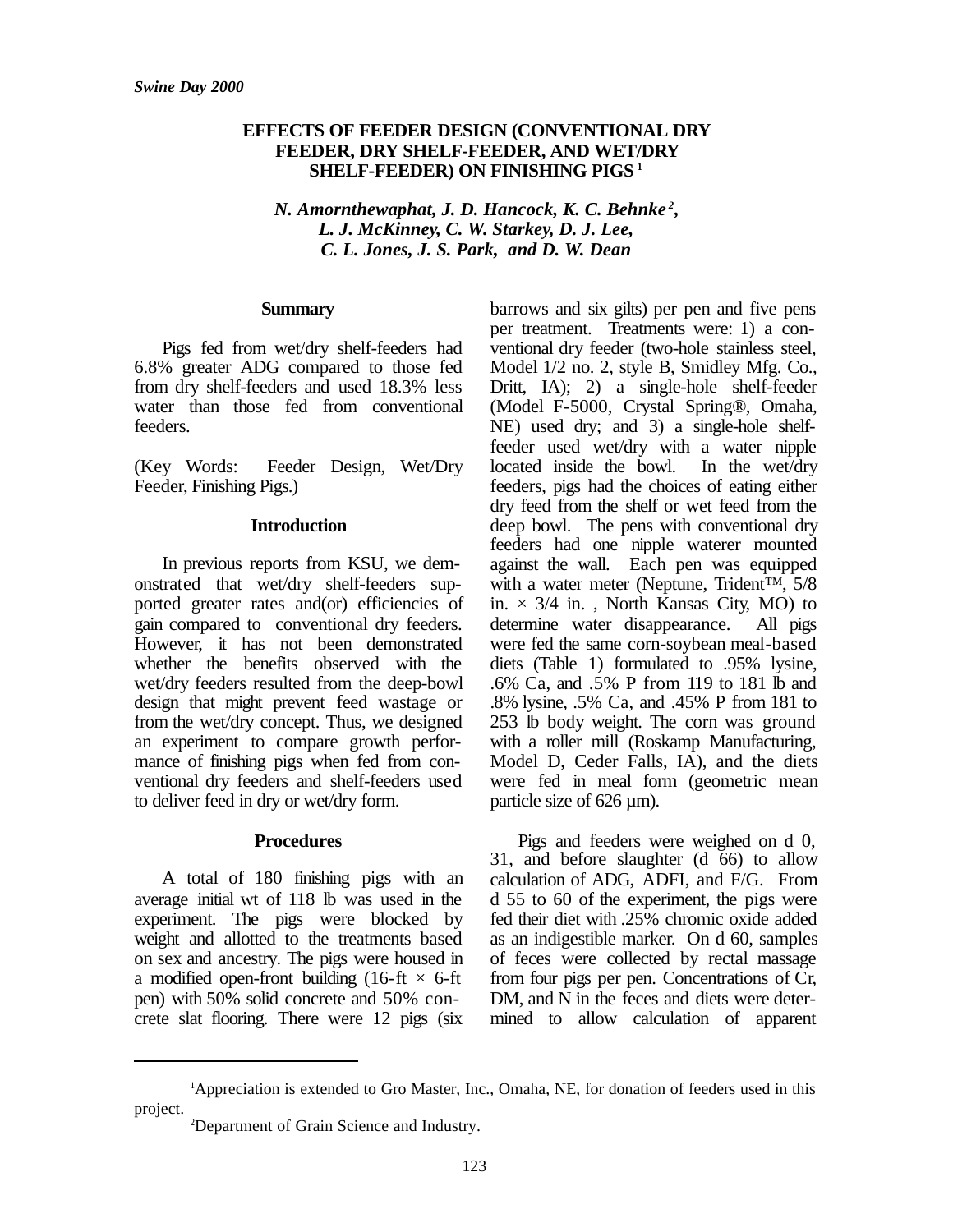digestibilities of DM and N using the indirect ratio method. On d 66, the pigs were slaughtered, and hot carcass weights were recorded to allow calculation of dressing percentage. Last rib backfat thickness was measured with a ruler at the midline of the split carcass on both sides, and hot carcass weight and last rib backfat thickness were used to calculate fat-free lean index (NPPC, 1994). Finally, the esophageal region of the pigs'stomachs were collected and scored for severity of keratinization and ulceration. The scoring system for keratinization was:  $5 =$  normal, 1  $=$  mild, 2 = moderate, and 3 = severe. The scoring system for ulcers was:  $.5 =$  normal,  $1 =$  slight erosion,  $2 =$  ulcer, and  $3 =$  severe ulcer.

All data were analyzed using the GLM procedure of SAS with pen as the experiment unit. Hot carcass weight was used as a covariate for analyses of dressing percentage, last rib backfat thickness, and fat-free lean index. Stomach scores were categorical data; thus, the Cochran-Mantel-Haenszel procedure of SAS (i.e., row mean scores differ test) was used to detect treatment effects.

#### **Results and Discussion**

Pigs fed from conventional feeders had ADG, ADFI, and F/G similar to pigs fed from he shelf-feeders (P>.12). However, overall ADG  $(P<.09)$  and ADFI  $(P<.06)$ tended to be greater when the shelf-feeder was used wet/dry than when it was used dry. Nonetheless, no difference in feed conversion occurred for the overall growth performance.

Pigs fed from the shelf-feeders used 18.3% less water for the overall trial compared to pigs fed from the conventional feeders (P<.08). Also pigs fed from wet/dry feeders used less water than pigs fed from the dry shelf-feeders.

Digestibilities of DM and N, dressing percentage, last rib back fat thickness, and fat-free lean index were not affected by feeder design (P>.57). Finally, scores of stomach lesion (Table 3) were not affected by feeder design.

In conclusion, pigs fed from wet/dry shelf-feeders had the greater ADG and consumed less water compared to pigs fed from dry shelf-feeders. Therefore, the wet/dryfeeding concept, rather than the deep-bowl feeder design, seemed to be of benefit.

| TUNIV TI<br>Compositions of the Basal Diets (Tis I ca Basis), 70 |                   |                   |  |  |  |  |  |
|------------------------------------------------------------------|-------------------|-------------------|--|--|--|--|--|
| Ingredient                                                       | For 119 to 181 lb | For 181 to 253 lb |  |  |  |  |  |
| Corn                                                             | 75.61             | 80.78             |  |  |  |  |  |
| Soybean meal (46.5% CP)                                          | 20.71             | 15.87             |  |  |  |  |  |
| Lysine-HCl                                                       | .16               | .15               |  |  |  |  |  |
| L-threonine                                                      | .05               | .03               |  |  |  |  |  |
| Soybean oil                                                      | 1.00              | 1.00              |  |  |  |  |  |
| Monocalcium phosphate                                            | 1.00              | .84               |  |  |  |  |  |
| Limestone                                                        | .69               | .55               |  |  |  |  |  |
| Salt                                                             | .35               | .35               |  |  |  |  |  |
| KSU vitamin premix                                               | .15               | .15               |  |  |  |  |  |
| KSU mineral premix                                               | .15               | .15               |  |  |  |  |  |
| Antibitotic <sup>b</sup>                                         | .13               | .13               |  |  |  |  |  |

**Table 1. Compositions of the Basal Diets (As-Fed Basis), %<sup>a</sup>**

<sup>a</sup> Formulated to .95% lysine, .6% Ca, and .5% P for 119 to 181 lb and .8% lysine, .5% Ca, and .45% P for 181 to 253 lb.

<sup>b</sup>Provided 100g/ton tylosin.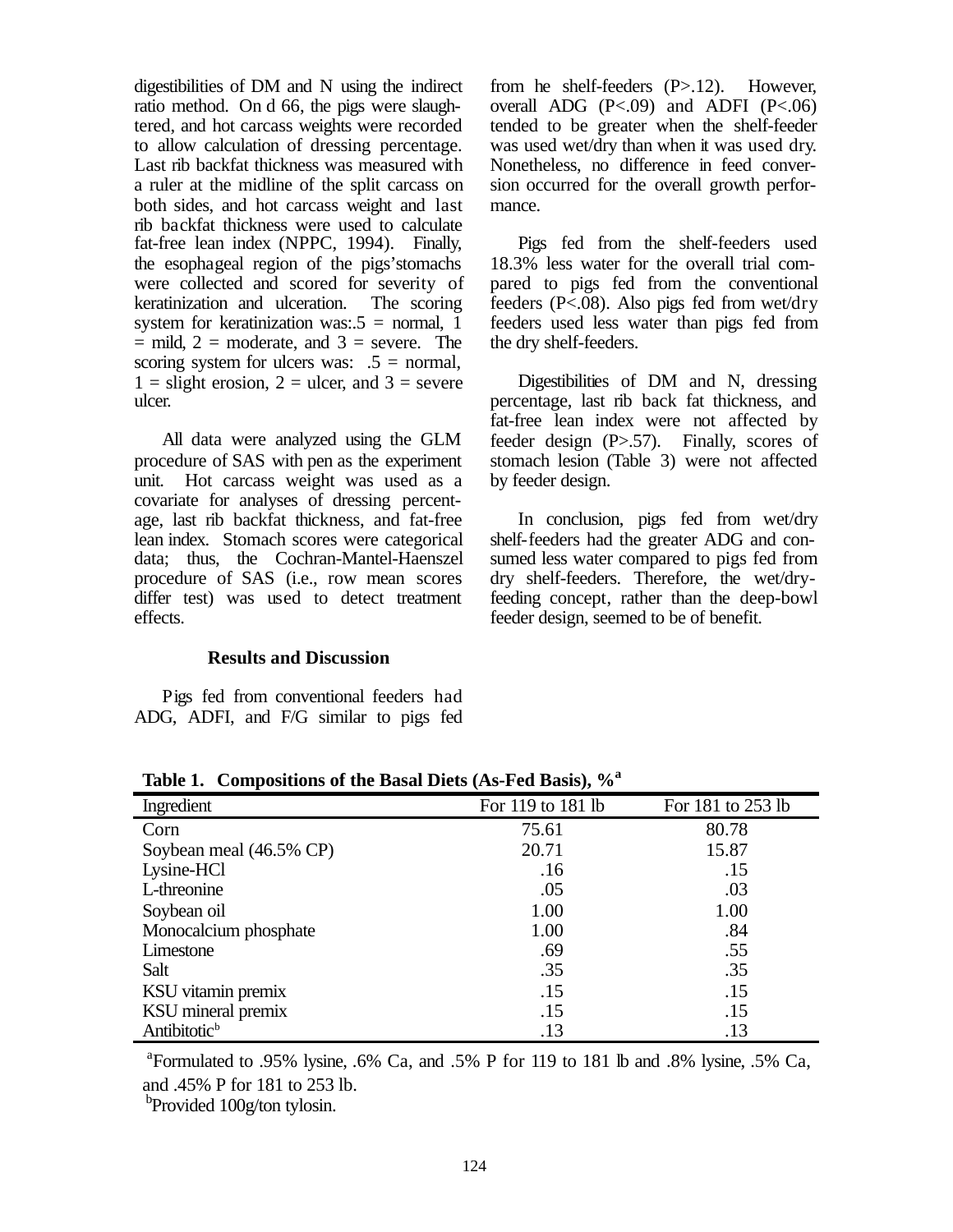|                                      | Feeder Design       |              |                  |          | Contrasts <sup>c</sup>   |                |
|--------------------------------------|---------------------|--------------|------------------|----------|--------------------------|----------------|
| Item                                 | Conventional<br>Dry | Shelf<br>Dry | Shelf<br>Wet/Dry | $\rm SE$ | $\mathbf{1}$             | $\overline{2}$ |
| For 119 to 181 lb                    |                     |              |                  |          |                          |                |
| ADG, lb                              | 1.99                | 1.95         | 2.19             | .05      | $-$ <sup>d</sup>         | .09            |
| ADFI, lb                             | 5.19                | 4.89         | 5.50             | .15      | $\overline{\phantom{0}}$ | .02            |
| F/G                                  | 2.61                | 2.51         | .10              | .12      |                          |                |
| Water usage, gal/pig/day             | 1.43                | 1.28         | 1.13             | .08      | .05                      |                |
| For 181 to 253 lb                    |                     |              |                  |          |                          |                |
| ADG, lb                              | 2.14                | 2.12         | 2.19             | .07      |                          |                |
| ADFI, lb                             | 6.58                | 6.41         | 6.82             | .18      |                          | .13            |
| F/G                                  | 3.07                | 3.02         | 3.11             | .05      |                          |                |
| Water usage, gal/pig/day             | 1.46                | 1.42         | 1.18             | .08      | .12                      | .06            |
| Overall                              |                     |              |                  |          |                          |                |
| ADG, lb                              | 2.07                | 2.05         | 2.19             | .05      |                          | .09            |
| ADFI, lb                             | 5.93                | 5.74         | 6.20             | .15      | $\overline{\phantom{0}}$ | .06            |
| $F/G$                                | 2.86                | 2.80         | 2.83             | .04      |                          |                |
| Water usage, gal/pig/day             | 1.43                | 1.35         | 1.15             | .07      | .08                      | .08            |
| Apparent digestibility (d 65), %     |                     |              |                  |          |                          |                |
| <b>DM</b>                            | 89.9                | 89.6         | 90.2             | .5       |                          |                |
| $\mathbf N$                          | 87.9                | 87.7         | 88.5             | .7       |                          |                |
| <b>Carcass Characteristics</b>       |                     |              |                  |          |                          |                |
| Dressing percentage                  | 73.3                | 73.9         | 74.7             | .3       |                          |                |
| Backfat thickness, in                | 1.03                | .96          | 1.00             | .08      |                          |                |
| Fat free lean index <sup>b</sup> , % | 48.2                | 48.3         | 48.6             | .9       |                          |                |

**Table 2. Effects of Feeder Design on Growth Performance, Water Usage, Nutrient Digestibility, and Carcass Characteristics in Finishing Pigs<sup>a</sup>**

<sup>a</sup>A total of 180 pigs (12 pigs per pen and five pens per treatment) with an average initial wt of 118 lb and average final wt of 252 lb.

<sup>b</sup>Fat free lean index (NPPC, 1994).was calculated as FFLI =  $50.767 + (.035 \times$  hot carcass weight, lb) –  $(8.979 \times$  backfat thickness, in).

<sup>c</sup>Contrasts were: 1) conventional vs shelf-feeders and 2) dry shelf-feeder vs wet/dry shelf-feeders.  $d$ Dashes indicated P $>15$ .